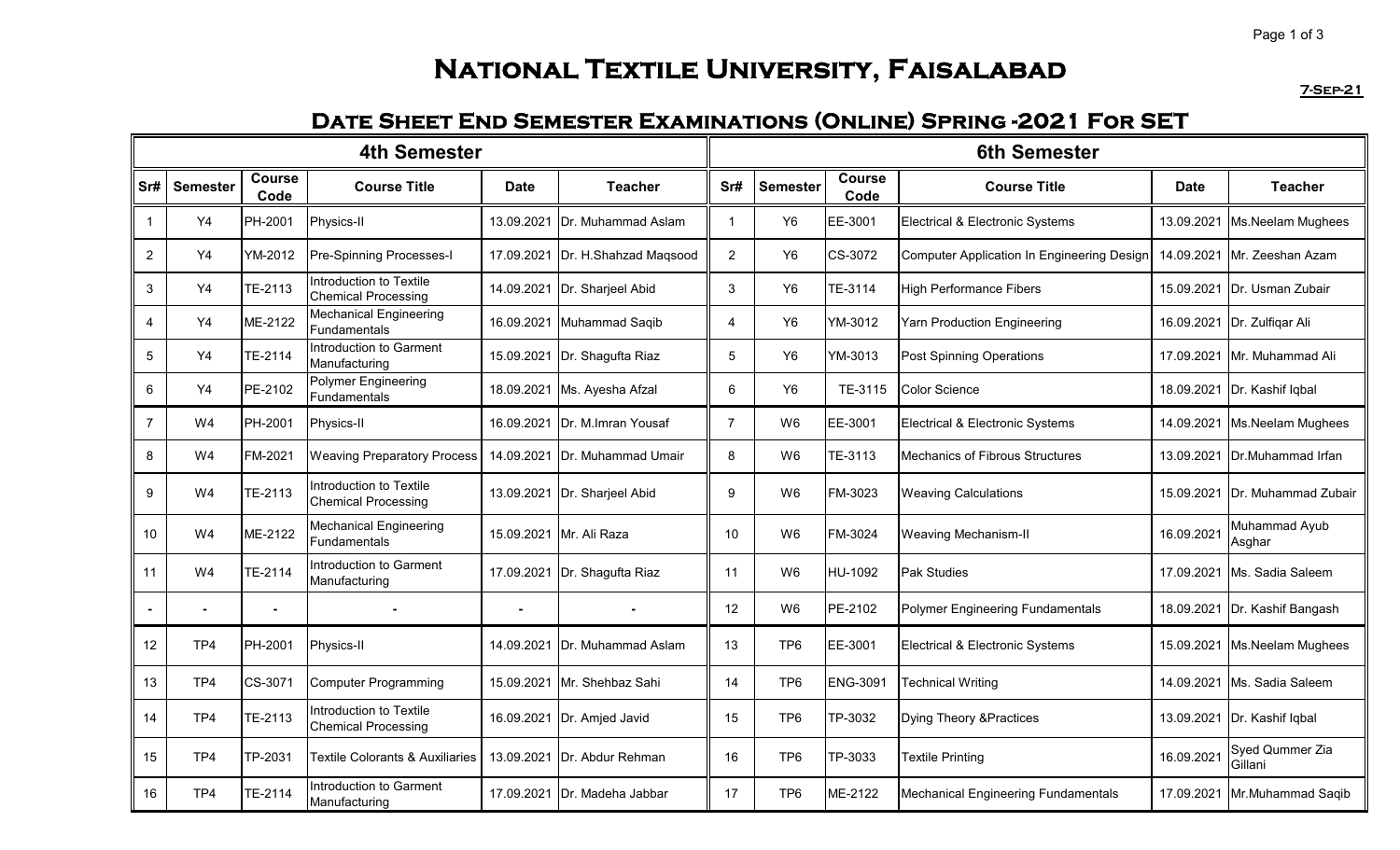# **National Textile University, Faisalabad**

**7-Sep-21**

#### **Date Sheet End Semester Examinations (Online) Spring -2021 For SET**

| <b>4th Semester</b> |                 |                       |                                                        |             |                             |     | <b>6th Semester</b> |                       |                                                                 |             |                                        |  |  |
|---------------------|-----------------|-----------------------|--------------------------------------------------------|-------------|-----------------------------|-----|---------------------|-----------------------|-----------------------------------------------------------------|-------------|----------------------------------------|--|--|
| Sr#                 | <b>Semester</b> | <b>Course</b><br>Code | <b>Course Title</b>                                    | <b>Date</b> | <b>Teacher</b>              | Sr# | <b>Semester</b>     | <b>Course</b><br>Code | <b>Course Title</b>                                             | <b>Date</b> | <b>Teacher</b>                         |  |  |
| 17                  | G <sub>4</sub>  | PH-2001               | Physics-II                                             | 14.09.2021  | <b>IDr. Nadeem Nasir</b>    | 18  | GM <sub>6</sub>     | EE-3001               | <b>Electrical &amp; Electronic Systems</b>                      | 13.09.2021  | Mr. Shafqat Abbas                      |  |  |
| 18                  | G <sub>4</sub>  | TE-3112               | <b>Fibre Science</b>                                   | 15.09.2021  | <b>IDr. Abdul Basit</b>     | 19  | GM <sub>6</sub>     | GM-3043               | Industrial Engineering in Garment<br>Manufacturing              | 14.09.2021  | Mirza Mahmood Akhtar                   |  |  |
| 19                  | G <sub>4</sub>  | PE-2102               | <b>Polymer Engineering</b><br><b>Fundamentals</b>      |             | 17.09.2021   Ms. Asra Tariq | 20  | GM <sub>6</sub>     | TE-3114               | <b>High Performance Fibers</b>                                  |             | 16.09.2021   Dr. Usman Zubair          |  |  |
| 20                  | G <sub>4</sub>  | ME-2122               | <b>Mechanical Engineering</b><br><b>Fundamentals</b>   |             | 16.09.2021 Mr. Abdul Rehman | 21  | GM <sub>6</sub>     | TE-3111               | <b>Textile Engineering Utilities &amp; Services</b>             |             | 15.09.2021 Mr. Hassan                  |  |  |
| 21                  | G <sub>4</sub>  | TE-2114               | Introduction to Garment<br>Manufacturing               | 13.09.2021  | Dr. Madeha Jabbar           | 22  | GM <sub>6</sub>     | GM-3041               | Industrial Cutting and Sewing                                   |             | 17.09.2021 Dr. Agsa Imran              |  |  |
| 22                  | G4              | TE-2113               | Introducation to Textile<br><b>Chemical Processing</b> | 18.09.2021  | Syed Qummer Zia Gillani     | 23  | GM <sub>6</sub>     | MGT-4084              | <b>Operation Management /Procurement</b><br>Management          |             | 18.09.2021 Dr. Hussain                 |  |  |
| 23                  | KN <sub>4</sub> | PH-2001               | Physics-II                                             | 17.09.2021  | Dr. Zahid Rizwan            | 24  | K6                  | EE-3001               | <b>Electrical &amp; Electronic Systems</b>                      | 14.09.2021  | Mr. Shafqat Abbas                      |  |  |
| 24                  | KN4             | TE-3112               | <b>Fibre Science</b>                                   | 16.09.2021  | Dr. Abdul Basit             | 25  | K <sub>6</sub>      | CS-3072               | Computer Application In Engineering Design                      | 15.09.2021  | Mr. Zeeshan Azam                       |  |  |
| 25                  | KN <sub>4</sub> | PE-2102               | Polymer Engineering<br><b>Fundamentals</b>             | 14.09.2021  | Ms. Iqra Abdul Rashid       | 26  | K <sub>6</sub>      | KN-3053               | Knitting Mechanism-I                                            | 13.09.2021  | Mr. Sikandar Abbas<br>Basra            |  |  |
| 26                  | KN <sub>4</sub> | ME-2122               | <b>Mechanical Engineering</b><br>Fundamentals          | 13.09.2021  | Mr.Muhammad Saqib           | 27  | K <sub>6</sub>      | TE-3111               | <b>Textile Engineering Utilities &amp; Services</b>             | 16.09.2021  | Mr. Hassan Iftekhar                    |  |  |
| 27                  | KN <sub>4</sub> | TE-2114               | Introduction to Garment<br>Manufacturing               | 15.09.2021  | <b>IDr. Anwaar Nazir</b>    | 28  | K <sub>6</sub>      | KN-3054               | Knitted Fabric Testing and Quality Control                      |             | 18.09.2021 IDr. Habib Awais            |  |  |
| 28                  | KN <sub>4</sub> | TE-2113               | Introduction to Textile<br><b>Chemical Processing</b>  | 18.09.2021  | Dr. Abdur Rehman            | 29  | K <sub>6</sub>      | TE-3115               | <b>Color Science</b>                                            |             | 17.09.2021 Dr. Amjed Javid             |  |  |
| 29                  | PE4             | PH-2001               | Physics-II                                             | 13.09.2021  | Dr. M.Imran Yousaf          | 30  | PE6                 | HU-3091               | Technical Writing                                               | 13.09.2021  | Ms. Asma Iqbal                         |  |  |
| 30                  | PE4             | CS-3071               | <b>Computer Programming</b>                            |             | 16.09.2021 Mr. Shehbaz Sahi | 31  | PE <sub>6</sub>     | PE-3109               | <b>Additives Manufacturing</b>                                  | 14.09.2021  | Hafiz Muhammad<br>Faizan Shakir        |  |  |
| 31                  | PE4             | PE-2103               | Heat and Mass Transfer                                 | 14.09.2021  | IMr. Muzammil Mehmood       | 32  | PE <sub>6</sub>     | PE-2105<br>PE-31011   | <b>Energy Engineering</b><br>Composite Design and Manufacturing | 16.09.2021  | Dr. Zubair Khaliq<br>Dr. Khubab Shaker |  |  |
| 32                  | PE4             | ME-2122               | Mechanical Engineering<br>Fundamentals                 | 15.09.2021  | Mr.Muhammad Saqib           | 33  | PE <sub>6</sub>     | CS-3073               | <b>CAD for Polymer Engineering</b>                              | 15.09.2021  | <b>Hafiz Muhammad</b><br>Faizan Shakir |  |  |
| 33                  | PE4             | PE-2101               | Advance Polymer                                        | 17.09.2021  | Dr. Asif Hafeez             | 34  | PE <sub>6</sub>     | PE-3107               | <b>Elastomer Technology</b>                                     | 18.09.2021  | Dr. Zakariya Zubair                    |  |  |
| 34                  | PE4             | PE-2107               | Paints and Coatings                                    | 18.09.2021  | Dr. Zulfiqar Ahmad<br>Rehan | 35  | PE <sub>6</sub>     | PE-3108               | <b>Polymer Composites</b>                                       |             | 17.09.2021 Dr. Khubab Shakir           |  |  |